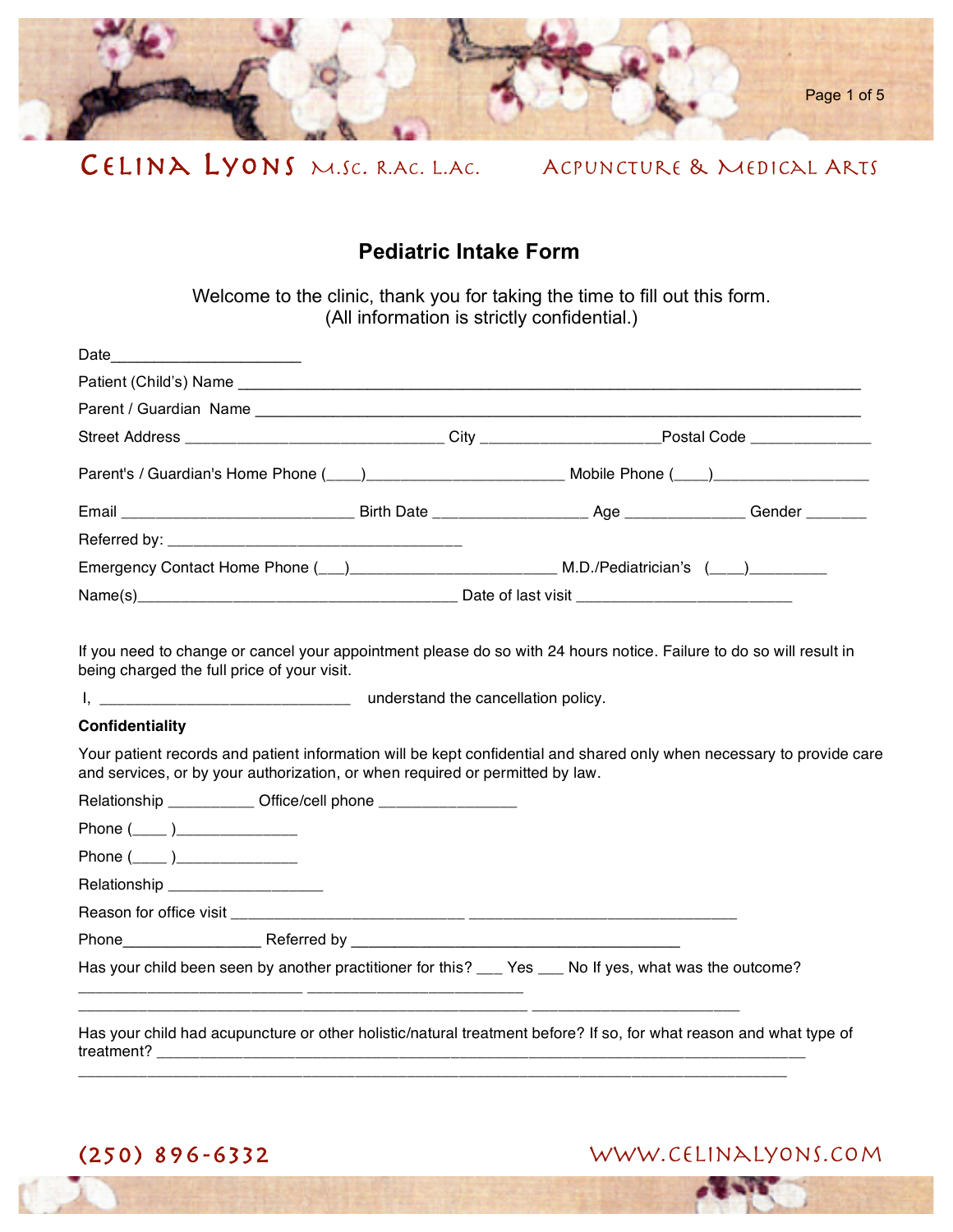

### **(Tick in the first \_\_\_ for Past issues and in the second \_\_\_ for current issues.)**

- \_\_ \_ dry skin \_ \_ itching \_ \_ cradle cap \_ \_ rashes, hives, eczema or psoriasis
- e acne
- \_\_ \_\_ edema
- $\cdot$   $\;$   $\;$   $\;$   $\;$   $\;$   $\;$  seizures
- $\cdot$  \_ bedwetting
- $\cdot$  \_ \_ \_ frequent urination
- \_ \_ blood clotting disorders
- \_ \_ urinary tract infections
- \_ \_ \_ insomnia / nightmares
- $\cdot$   $\;$   $\;$   $\;$   $\;$   $\;$  anxiety
- $\cdot$   $\;$   $\;$   $\;$   $\;$   $\;$   $\;$  often feel afraid
- \_\_ \_\_ night sweating
- $\cdot$  \_ \_ ADD/ADHD
- \_\_ \_\_ behavioral problems
- $\cdot$  \_ \_  $\equiv$  learning problems
- **past current**
- $\cdot$   $\;$   $\;$   $\;$   $\;$   $\;$   $\;$   $\;$  irregular periods
- \_\_ \_\_ abnormal bleeding
- $\cdot$   $\;$   $\;$   $\;$   $\;$   $\;$  frequent colds
- \_\_ \_\_ sinus infection
- $\cdot$   $\;$   $\;$   $\;$   $\;$   $\;$   $\;$   $\;$  production of phlegm
- \_\_ \_\_ cough
- $\cdot$   $\quad \_$  cough with blood
- $\cdot$   $\quad \_$  reoccurring ear infections
- $\cdot$   $\;$   $\;$   $\;$   $\;$   $\;$   $\;$  hay fever or allergies
- $\cdot$   $\;$   $\;$   $\;$   $\;$   $\;$   $\;$   $\;$  nose bleeds
- \_\_ \_\_ asthma
- $\cdot$  \_ \_ bronchitis
- $\cdot$   $\;$   $\;$   $\;$   $\;$   $\;$  pneumonia
- $\cdot$   $\;$   $\;$   $\;$   $\;$   $\;$   $\;$  hoarse voice
- \_\_ \_\_ difficulty swallowing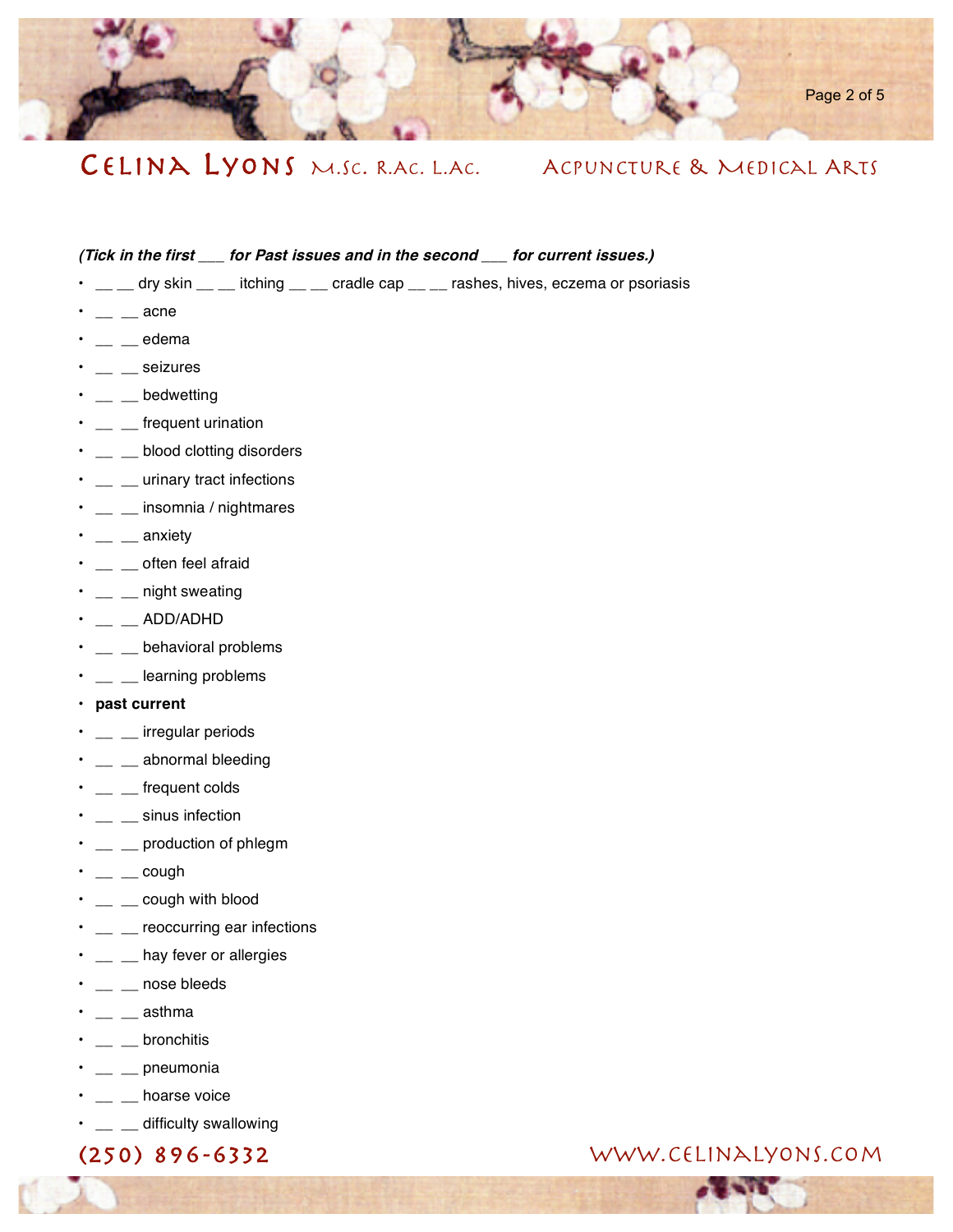

- $\cdot$  \_ \_ \_ recurring sore throat
- $\cdot$   $\_\_$  frequent swollen glands
- $\cdot$   $\_\_$  mouth ulcers
- $\cdot$  \_ \_ grinding teeth
- \_\_ \_\_ eye glasses
- $\cdot$  \_ \_ \_ difficulty hearing
- \_\_\_ jaundice as a baby \_\_ abdominal bloating \_\_ abdominal pain \_\_ decreased appetite \_\_ belching
- indigestion heartburn bad breath bleeding gums constipation frequent diarrhea blood in stools/black \_\_ pus in stools
- \_\_ hemorrhoids \_\_ rectal pain \_\_ change in appetite \_\_ colic \_\_ low energy / fatigue \_\_ bed wetting

**Female Patients:** Age of menses onset:

Please check all that apply:

#### **past current**

- $\cdot$  \_ \_ PMS
- $\cdot$   $\;$   $\;$   $\;$   $\;$   $\;$   $\;$  vaginal infections

#### **past current**

 $\_\_$  breast tenderness  $\_\_$  painful periods

**Family History** (Complete for each family member, placing an X in the appropriate box): Child Mother Father Sister Brother

Allergies Blood Disorder / Anemia Diabetes Cancer or Tumors

Seizures High Blood Pressure Kidney or Bladder Disorder Stomach or Intestinal Disorder Drug / Alcohol Use or Abuse Tuberculosis Heart Disease Stroke Depression / Mental Illness

Age at Death

**Blood Work:** When was the last time your child had blood work? What lab tests were done?

\_\_\_\_\_\_\_\_\_\_\_\_\_\_\_\_\_\_\_\_\_\_\_\_\_\_\_\_\_\_\_\_\_\_\_\_\_\_\_\_\_\_\_\_\_\_\_\_\_\_\_\_\_\_\_\_\_\_\_\_\_\_\_\_\_\_\_\_\_\_\_\_\_\_\_\_\_\_\_\_\_

### **Vaccinations**

MMR: Hep B: Chickenpox: Hib DTaP: Influenza: Pneumococcal: Polio:

**Birth** 

What type of birth did your child have? (please check all that apply)

Home birth \_\_\_\_\_ Hospital \_\_\_\_ Other

Midwife\_\_\_\_\_ O.B. \_\_\_\_\_ Birthing Doula \_\_\_\_\_ Please describe \_\_\_\_\_\_\_\_\_\_\_\_\_\_\_\_\_\_\_\_\_\_\_\_\_\_\_\_\_\_\_\_\_\_\_\_\_\_\_\_\_\_\_\_\_\_\_\_\_\_\_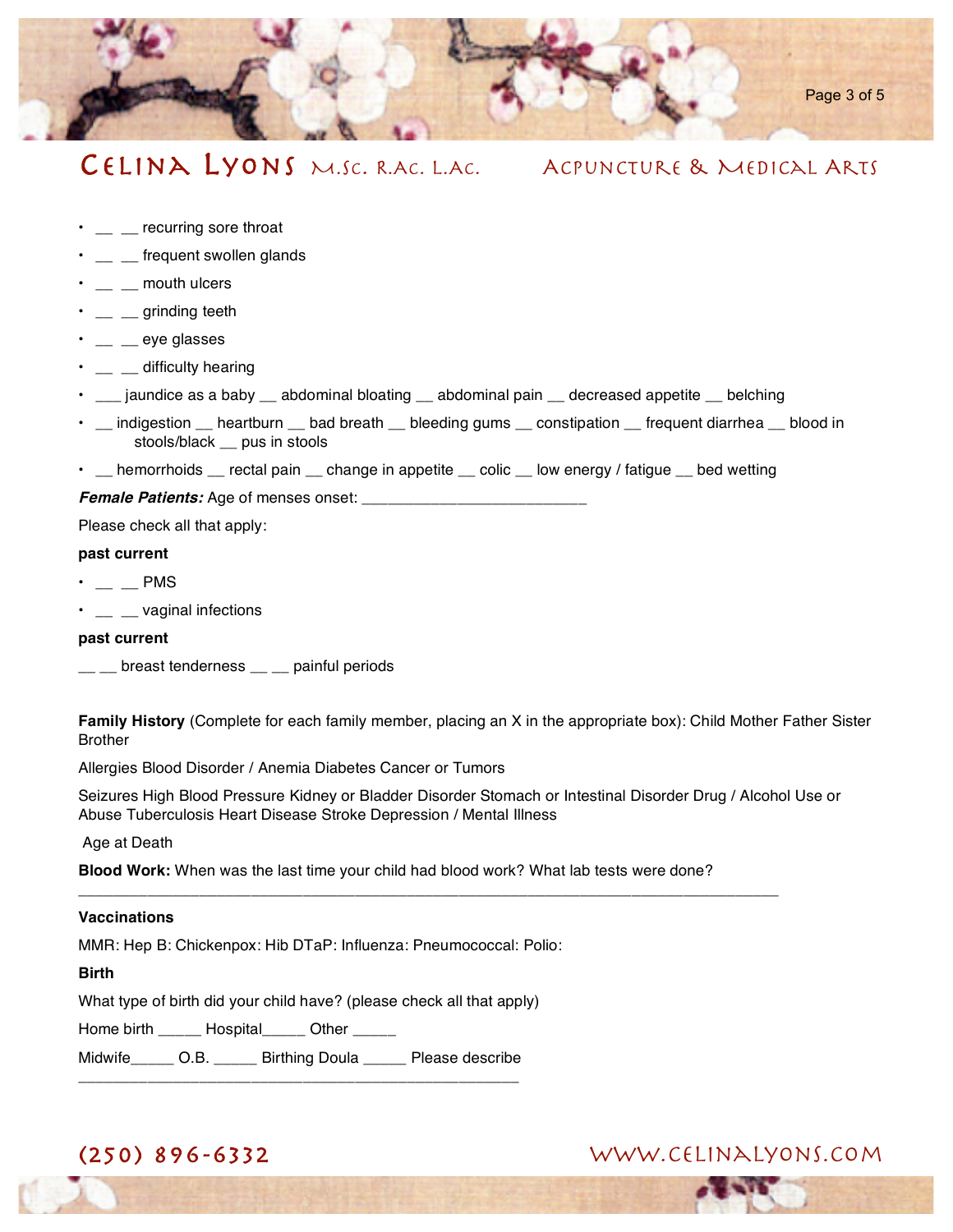

Please describe any medical procedures, if any, used during the birth \_\_\_\_\_\_\_\_\_\_\_\_\_\_\_\_\_

Please describe any complications that may have occurred during the birth **EXEC 2008** 2009 2012

\_\_\_\_\_\_\_\_\_\_\_\_\_\_\_\_\_\_ \_\_\_\_\_\_\_\_\_\_\_\_\_\_ \_\_\_\_\_\_\_\_\_\_\_\_ \_\_\_\_\_\_\_\_\_\_\_\_

\_\_\_\_\_\_\_\_\_\_\_\_\_\_\_\_\_\_\_\_\_\_\_\_\_\_\_\_\_\_\_\_\_\_\_\_\_\_\_\_\_\_\_\_\_\_\_\_\_\_\_\_\_\_\_\_\_\_\_\_\_\_\_\_\_\_\_\_\_

\_\_\_\_\_\_\_\_\_\_\_\_\_\_\_\_\_\_\_\_\_\_\_\_\_\_\_\_\_\_\_\_\_\_\_\_\_\_\_\_\_\_\_\_\_\_\_\_\_\_\_\_\_\_\_\_\_\_\_\_\_\_\_\_\_\_\_\_\_ \_\_\_\_\_\_\_\_\_\_\_\_\_\_\_\_\_\_\_\_\_\_\_\_\_\_\_\_\_\_\_\_\_\_\_\_\_\_\_\_\_\_\_\_\_\_\_\_\_\_\_\_\_\_\_\_\_\_\_\_\_\_\_\_\_\_\_\_\_\_\_ \_\_\_\_\_\_\_\_\_\_\_\_\_\_\_\_\_\_\_\_\_\_\_\_\_\_\_\_\_\_\_\_\_\_\_\_\_\_\_\_\_\_\_\_\_\_\_\_\_\_\_\_\_\_\_\_\_\_\_\_\_\_\_\_\_\_\_\_\_\_\_

\_\_\_\_\_\_\_\_\_\_\_\_\_\_\_\_\_\_\_\_\_\_\_\_\_\_\_\_\_\_\_\_\_\_\_\_\_\_\_\_\_\_\_\_\_\_\_\_\_\_\_\_\_\_\_\_\_\_\_\_\_\_\_\_\_\_\_\_\_\_\_\_\_\_ \_\_\_\_\_\_\_\_\_\_\_\_\_\_\_\_\_\_\_\_\_\_\_\_\_\_\_\_\_\_\_\_\_\_\_\_\_\_\_\_\_\_\_\_\_\_\_\_\_\_\_\_\_\_\_\_\_\_\_\_\_\_\_\_\_\_\_\_\_\_\_\_\_\_

Please describe the pregnancy of this child. Include any physical complications as well as any emotional issues/stressors that may have arisen during the pregnancy. \_\_\_\_\_\_\_\_\_\_\_\_\_\_\_\_\_\_\_\_

**Major Hospitalizations/Surgeries** – Please list any hospitalization or surgeries your child has undergone including date of occurrence 1. \_\_\_\_\_\_\_\_\_\_\_\_\_\_\_\_\_\_\_\_\_\_\_\_\_\_\_\_\_\_\_\_\_\_\_\_\_\_\_\_  $2.$  2. 4. \_\_\_\_\_\_\_\_\_\_\_\_\_\_\_\_\_\_\_\_\_\_\_\_\_\_\_\_\_\_\_\_\_\_\_\_\_\_\_\_ 5. \_\_\_\_\_\_\_\_\_\_\_\_\_\_\_\_\_\_\_\_\_\_\_\_\_\_\_\_\_\_\_\_\_\_\_\_\_\_\_\_ 6.  $\_\_$ **Medicines, Herbs, Supplements** (Please check any that the patient is currently taking) \_\_\_ aspirin \_\_\_ ibuprofen/motrin \_\_\_ acetaminophen (Tylenol) \_\_\_ allergy medication \_\_\_ antacids \_\_\_ fiber / laxatives \_\_\_ insulin \_\_\_ cold medicine (Dimetapp, Sudafed) other, please list How many times has your child taken Antibiotics? Did you supplement with probiotics (acidophilus)? Yes \_\_\_\_\_\_\_ No Please list any known medication allergies \_\_\_\_\_\_\_\_\_\_\_\_\_\_\_\_\_\_\_\_\_\_\_\_\_\_\_\_\_\_\_\_\_\_\_\_\_\_\_\_\_\_ \_\_\_\_\_\_\_ **Diet**  Is (was) your child breastfed or formula fed? \_\_\_\_\_\_\_ Breastfed only \_\_\_\_\_\_\_ formula only \_\_\_\_\_\_\_ both Until what age was she/he breastfed? What brand(s) of formula have you used? \_\_\_\_\_\_\_\_\_\_\_\_\_\_\_\_\_\_\_\_\_\_\_\_\_\_\_\_\_\_\_\_\_\_\_\_\_\_\_\_\_\_\_\_\_\_\_\_\_\_\_\_\_\_\_\_\_ \_\_\_\_\_\_\_\_\_\_\_\_\_\_\_\_\_\_\_\_\_\_\_\_\_\_ Was the formula soy, cow milk, or goat milk based? What was solid first introduced? \_\_\_\_\_\_\_\_\_\_\_\_\_\_\_\_\_\_\_\_\_\_\_\_\_\_\_\_\_\_\_\_\_\_\_\_\_\_\_\_\_\_\_\_\_\_\_\_\_\_\_\_\_\_\_\_\_\_ Please describe your child's typical daily diet: Breakfast Morning Snack \_\_\_\_\_\_\_\_\_\_\_\_\_\_\_\_\_\_\_\_\_ Lunch \_\_\_\_\_\_\_\_\_\_\_\_\_\_\_\_\_\_\_\_\_\_\_\_\_\_\_\_\_\_\_\_\_\_\_\_\_\_\_\_\_\_\_ Afternoon Snack **Exercise Exercise Snack Dinner Exercise Snack Dinner Exercise Snack** Evening Snack \_\_\_\_\_\_\_\_\_\_\_\_\_\_\_\_\_\_\_\_\_\_